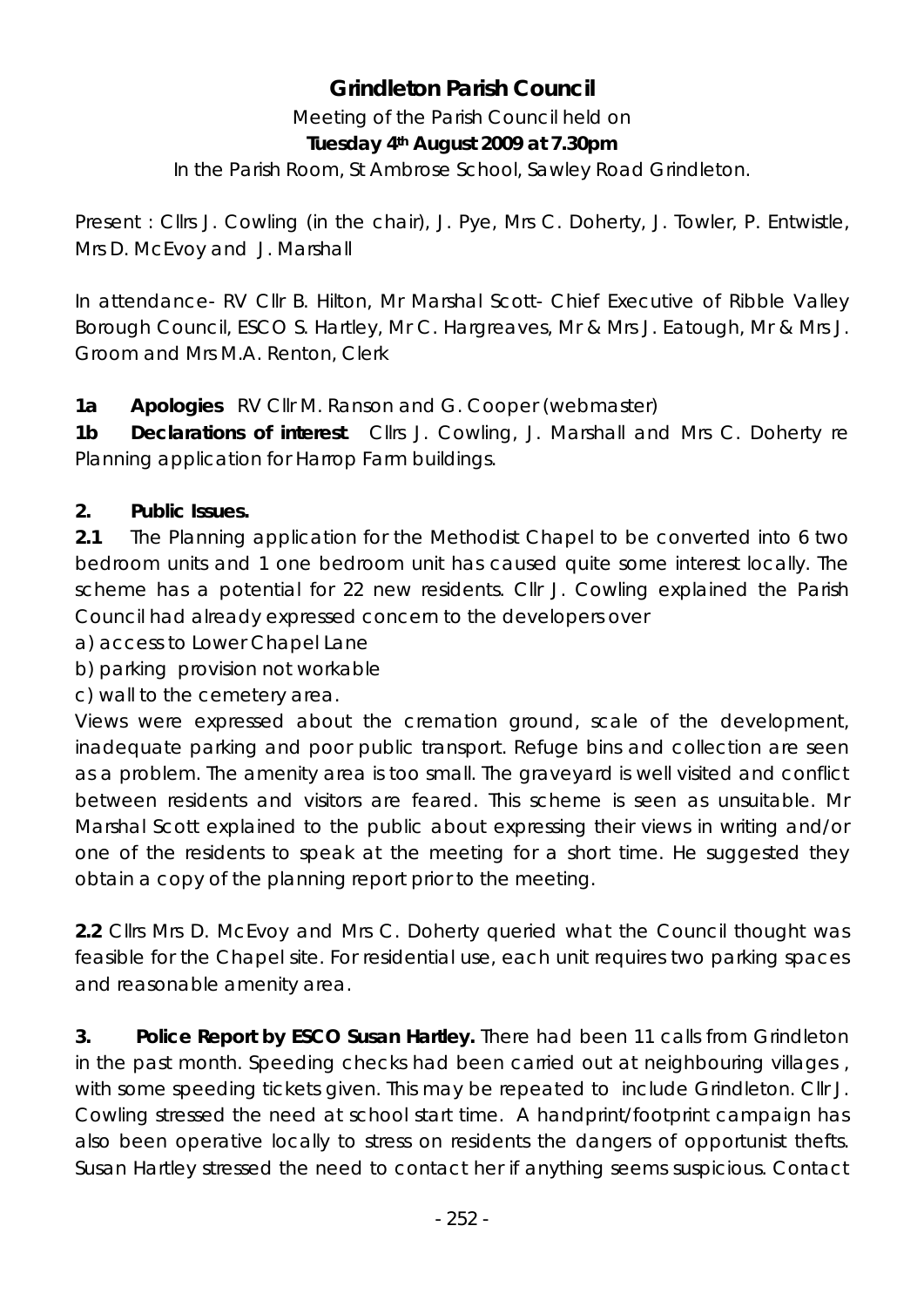details were on the bulletins distributed. Police bulletins put in the Duke of York pub are generally all taken.

### **4. Grindleton Garages**.

Mr Marshal Scott, Chief Executive of Ribble Valley Borough Council gave a bit of the history to the current arrangements for the two Grindleton garage sites. On 1<sup>st</sup> April 2008, the housing stock was transferred to Ribble Valley Homes for £1 with a requirement for the standard to be raised over a 30 year period. The garages were not transferred but are subject to a management agreement and profit sharing with Ribble Homes. The Parish Council letter had been received, setting out the parking problems and suspected under use for parking of some of the garages. Cllr J. Cowling referred to his informal survey which indicated some garages

Being used for as storage and commented there was alternative storage available at Greendale Mill. The Parish Council is interested in leasing the garage site back and setting up as a car park. Who could use it? This sparked differing views- it may be possible to combine daytime use by visitors/walkers with returning residents. To take this further, the Clerk is to write to Mr Scott with some proposals.

### **5. Minutes of 2nd June 2009 and matters arising.**

These were accepted and signed.

a) **Cherry Tree Project- stone table.** This is being inscribed by Waddington Fell quarries with the doomsday name and a beehive in the middle.The table will be between the benches.

b) **Chatburn Footpath.** The proposed route was outlined for the public and the monies are there. Progress is awaiting settlement of the legal agreements between the owners/tenants.

c) **Ribble Way.** L.C.C. intends to divert the footpath as the alternatives are too costly.

d) **Road markings at St Ambrose School.** The markings are in the wrong place for the exit!

e) **Overhanging hedges.** These had been attended to despite one owner being displeased to receive a letter requesting this.

### **6. Planning Issues**

### **6.1 Observations were required for-**

**6.1.1 3/2009/0532 Conversion of Methodist Chapel.** The Council is to object as set out under Item 2.1 above.

**6.1.2 3/2009/0513 Conversion of disused barn into 2 low cost dwellings at Harrop Gate Barn Harrop Fold.** These will have amenity space and parking places. These were welcomed.

## **6.2 Observations made on planning applications since the last meeting.**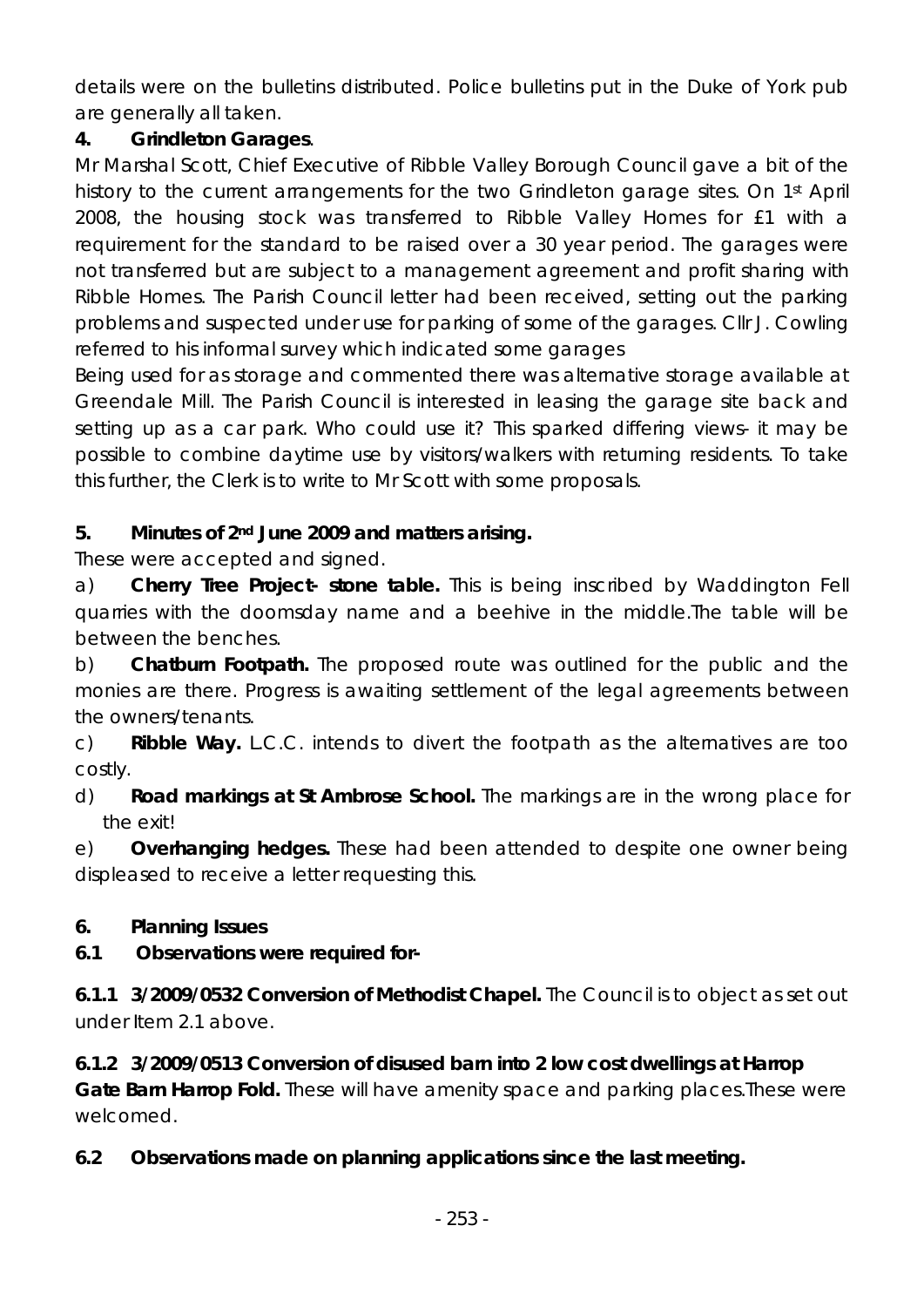**6.2.1 3/2009/0401** Erection of new two storey dwelling on land adjacent to Orchard House (resubmission) at **Adjacent to Orchard House Slaidburn Road Grindleton** 

The Parish Council had no objections to this application.

**6.2.2 3/2009/0471** Proposed agricultural building to cover open slurry pit at **Stephensons Farm Lane Ends Bolton by Bowland** 

The Parish Council has no objections to this application.

**6.3 Observations about Strategic Housing Consultation Document .** The Parish Council had commented as follows-The general view was that new estates attached to the village would not be acceptable as they would destroy the sense of community and there are already infrastructure problems with sewage; however, several sites within the village could be suitable for small scale development.

In principle, the following sites are acceptable- Nos 106, 154 and 108 but site 110 in the AONB, is totally inappropriate as it would restrict good views of Pendle Hill and close in the village. Site 155 has been drawn too widely to include existing houses. Part of that site could be acceptable in principle.

### **7. Finance Matters**

|         | Who to                  | What for                     | Legal Power                |
|---------|-------------------------|------------------------------|----------------------------|
| £183.33 | Clerks Honorarium for   | Total payment = $£192.82$    | S112 LGA 1972              |
|         | Aug/Sept                |                              |                            |
| £9.49   | Clerks expenses         |                              |                            |
| £22.44  | United Utilities plc    | Allotments water Overdue     | S101 LGA 1972              |
| £10.00  | Ribble Valley Borough   | Allotment annual rent /Final | S23 Smallholdings &        |
|         | Council                 | demand                       | <b>Allotments Act 1908</b> |
| £137.57 | Lancashire Assoc of     | Subs                         | S101 LGA 1972              |
|         | Local Councils          |                              |                            |
| £317.31 | Zurich Insurance        | Annual Insurance             | S101 LGA 1972              |
|         | Company(to replace      |                              |                            |
|         | cheque returned from    |                              |                            |
|         | Tennyson Insurance Ltd- |                              |                            |
|         | same Company)           |                              |                            |
| £680.14 | Total                   |                              |                            |

#### **a)Payments approved**

**b) Report from Internal Auditor.** This was received and noted.

### **8. Parish Plan**

Several items have already been referred to elsewhere on the agenda.

### **9. Reports from outside bodies-**